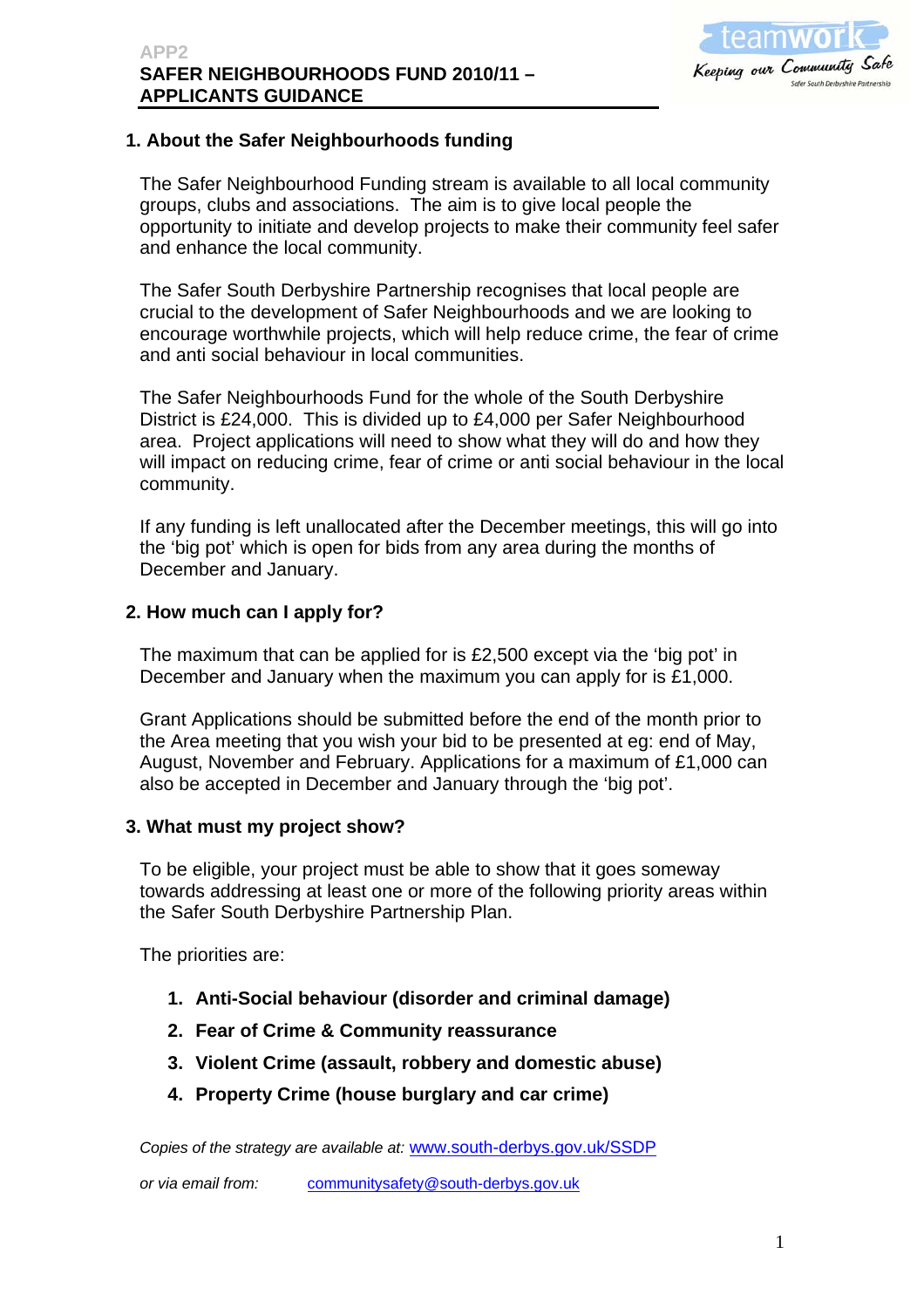### **5. Matched Funding:**

If you are applying for over £500 you will need to obtain some matched funding from an alternative source. The level of matched funding required will depend upon the value of grant (see table below).

| <b>Amount of grant</b> | <b>Minimum matched funding</b><br>requirement |
|------------------------|-----------------------------------------------|
| Less the £500          | Volunteer time only                           |
| £501 - £1,500          | 25% of the value of the project               |
| £1,500 - £2,500        | 50% of the value of the project               |

#### **6. Your application will need to show**:

- How and why the project will make a difference in your local community.
- Who will be delivering the project (i.e. community group, parish council etc)
- What other resources will be needed to deliver the project (including other external funding).
- How you will know if your project is a success?
- How will any ongoing costs be met?
- That you have consulted and spoken with local people and sought expert advice eg: liaise with the police Crime Reduction Officer, Safer Neighbourhoods Officers.
- It's realistic and will provide value for money.

A few examples of the types of project that could be eligible are outlined below

| <b>EXAMPLE OF PROJECT</b>                     | <b>WHICH POSSIBLE PRIORITIES COULD</b><br>THIS KIND OF PROJECT MEET       |
|-----------------------------------------------|---------------------------------------------------------------------------|
| Youth activities                              | Anti-Social Behaviour, Fear of<br>Crime, Violent Crime, Property<br>Crime |
| Installation of Security Fencing              | Anti-Social Behaviour, Fear of<br>Crime, Property Crime                   |
| Holding a Workshop on Alcohol and its effects | Anti-Social Behaviour, Substance<br>Misuse, Violent Crime                 |

Please note that these are only a few simple examples. If you are unsure about whether your proposed project is likely to be eligible please contact your Safer Neighbourhoods Officer: Sarah Dagley (areas 1, 3 and 5) on 01283 595 961 or Phil Marriott (areas 2,4 or 6) on 01283 595 787 or email [communitysafety@south-derbys.gov.uk](mailto:communitysafety@south-derbys.gov.uk)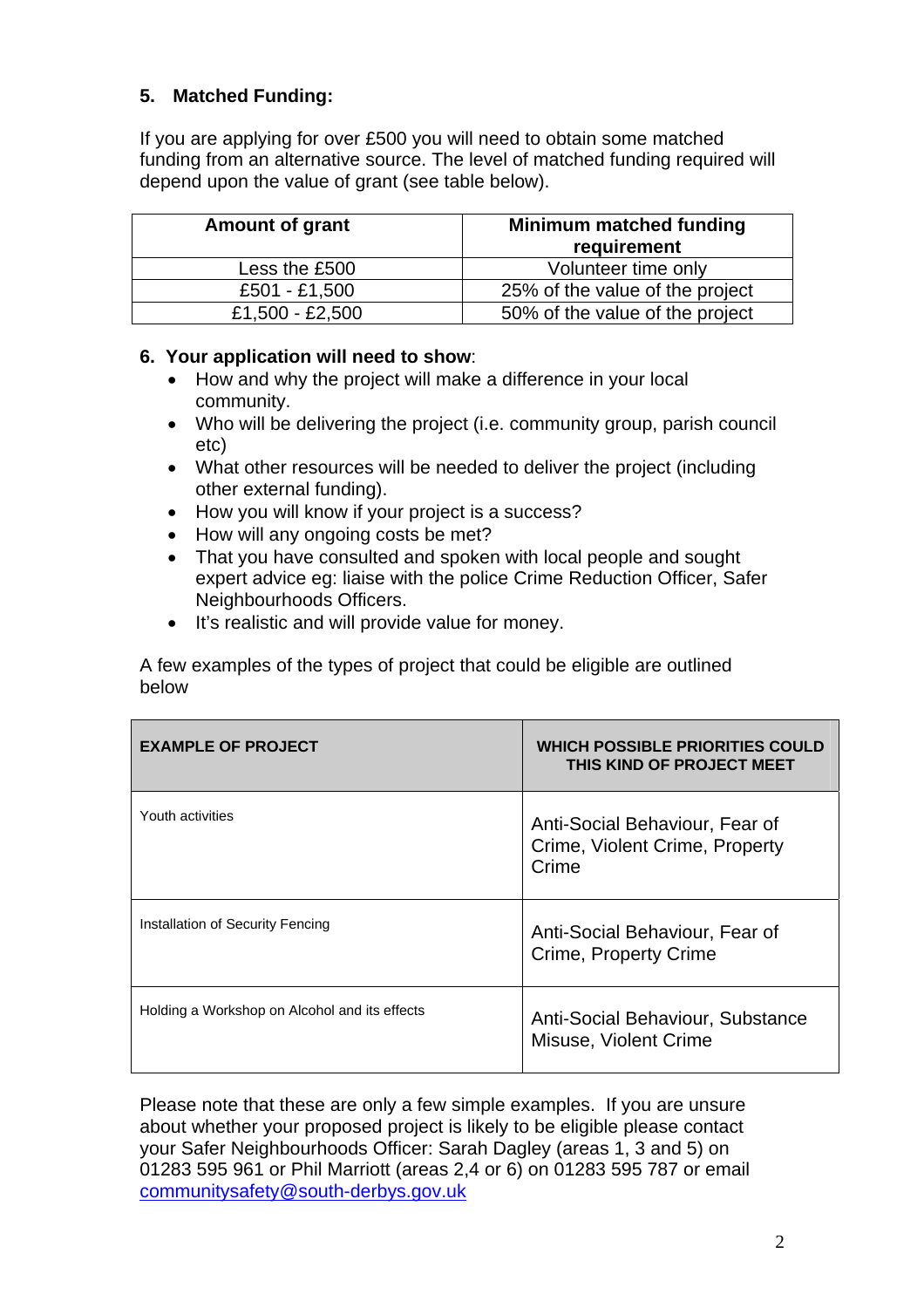## **7. Application procedure**

The application must be made on behalf of an organisation, group or society, and the cheque should be made payable to a registered bank account ie: School, Sports club, Parish Council, Youth club, Residents Association etc. If an applicant does not have a registered bank account other arrangements may be possible for another organisation to hold the funding. For further information please contact the Safer Neighbourhoods Officers.

#### All completed applications will be submitted to the **Safer South Derbyshire Partnership c/o South Derbyshire District Council, Civic Way, Swadlincote, Derbyshire DE11 0AH.**

On receipt of a completed application form 2 partnership officers will check the application against set criteria (see Appendix 1a) to ensure that the project meets the required partnership criteria and that the application provides the suitable information.

Once the application has been checked, the applicant will be advised of the outcome within 7 days. There will be 2 possible outcomes:

- 1. The applicant will be advised that the project and the application meets the required Partnership criteria and that the application will be presented to the next round of Safer Neighbourhood meetings for approval.
- 2. The application did not meet the required partnership criteria. If this occurs feedback will be provided on why the application did not meet the criteria and assistance will be offered to improve the application where applicable.

If the application meets the set partnership criteria it will be presented to the next Safer Neighbourhood meeting for approval. Applicants are encouraged to attend the meeting wherever possible to answer any questions, but it is not mandatory.

If two or more applications are received at the same time that will use more than the total of the available allocation, the applications will be checked against the partnership criteria as per normal and the successful ones will be presented at the next meeting. The attendees of the meeting will decide on how the allocation of money should be split.

# **8. Approved Projects**

Once the application has been approved the applicant will be issued an offer letter containing conditions of grant and an acceptance slip. This should be signed and returned to the Safer South Derbyshire Partnership within 14 days of the date of the offer letter.

Once the Safer South Derbyshire Partnership receives the signed acceptance slip, the cheque for the full funding amount will be available for the applicant to request when the project is ready to be completed. The payment will not be issued automatically.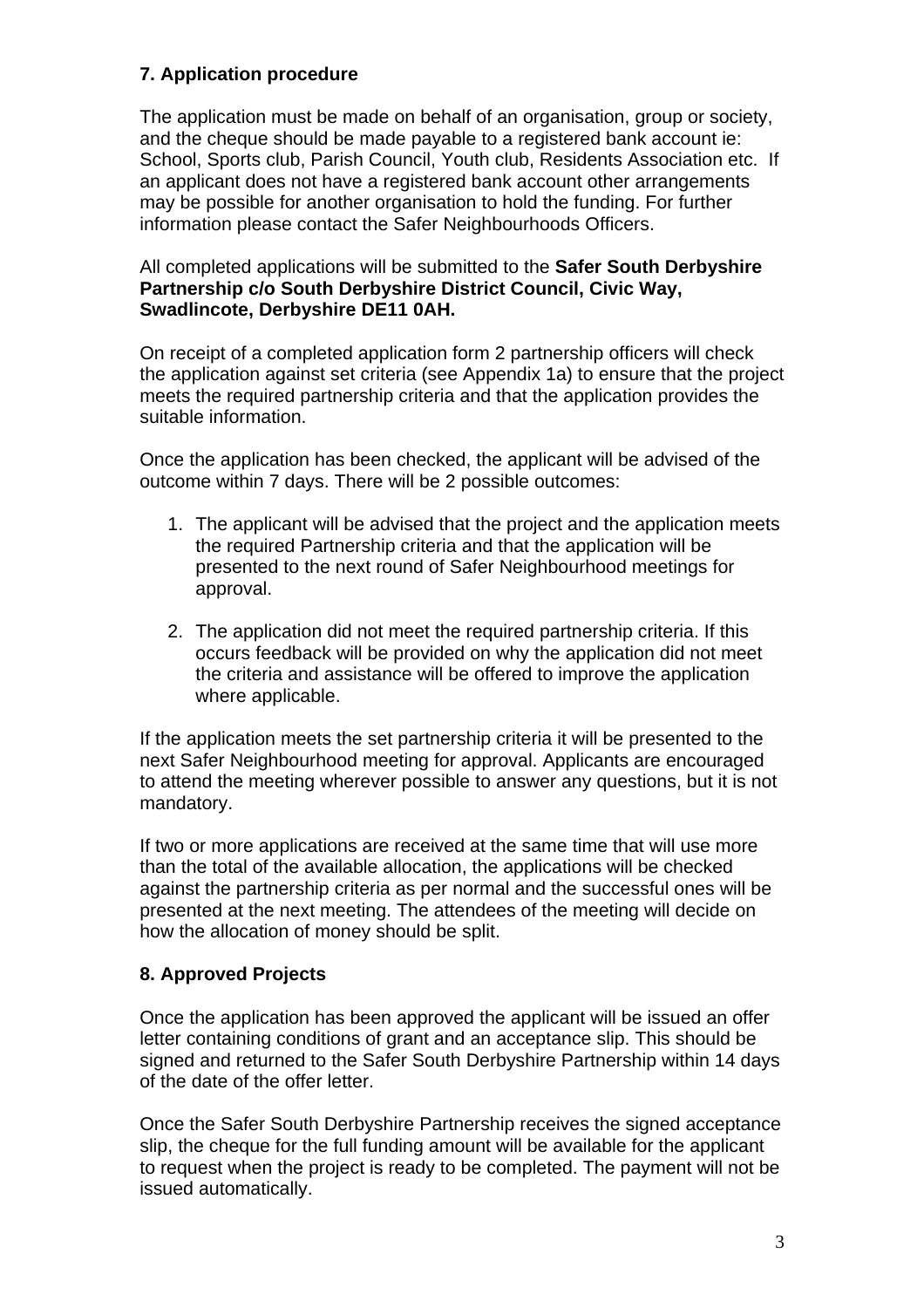All projects where the grant is offered before December  $31<sup>st</sup>$  2010 should be complete by 31<sup>st</sup> March 2011, unless a deadline extension has been approved by the Partnership. All accompanying receipts and invoices should also be submitted by this date.

Projects funded via the 'big pot' in January 2011 will have until the end of March 2012 to complete the project.

### **9. Condition of Grants**

The following conditions of grant will be sent out with the offer letter, the applicant must sign up to agree to these conditions before the funding will be released.

- (i) You should provide two competitive quotations for capital expenditure, in respect of each item of proposed expenditure.
- (ii) The Partnership will release the funding on request from the project lead. Funding should not be requested until the project is ready to be delivered.
- (iii) This project must be completed and copies of receipted invoices provided to the Partnership no later than  $31<sup>st</sup>$  March 2011 unless an extension is agreed with the Safer South Derbyshire Partnership.
- (iv) The Safer South Derbyshire Partnership reserves the right to publicise its involvement with this crime prevention project.
- (v) The expenditure must relate to the purchase and installation of materials, or the hire of services in relation to the original application.
- (vi) Safer South Derbyshire Partnership has the right to require information and assistance from you (the grant beneficiary) as to the satisfaction of any of the grant conditions - such information as is required to be provided in writing within 5 days of such request.
- (vii) You obtain planning permission to install any proposed Security Measures **where applicable** prior to the payment of any grant.
- (viii) An evaluation report will be produced on completion of the project, which will be submitted to the area meeting.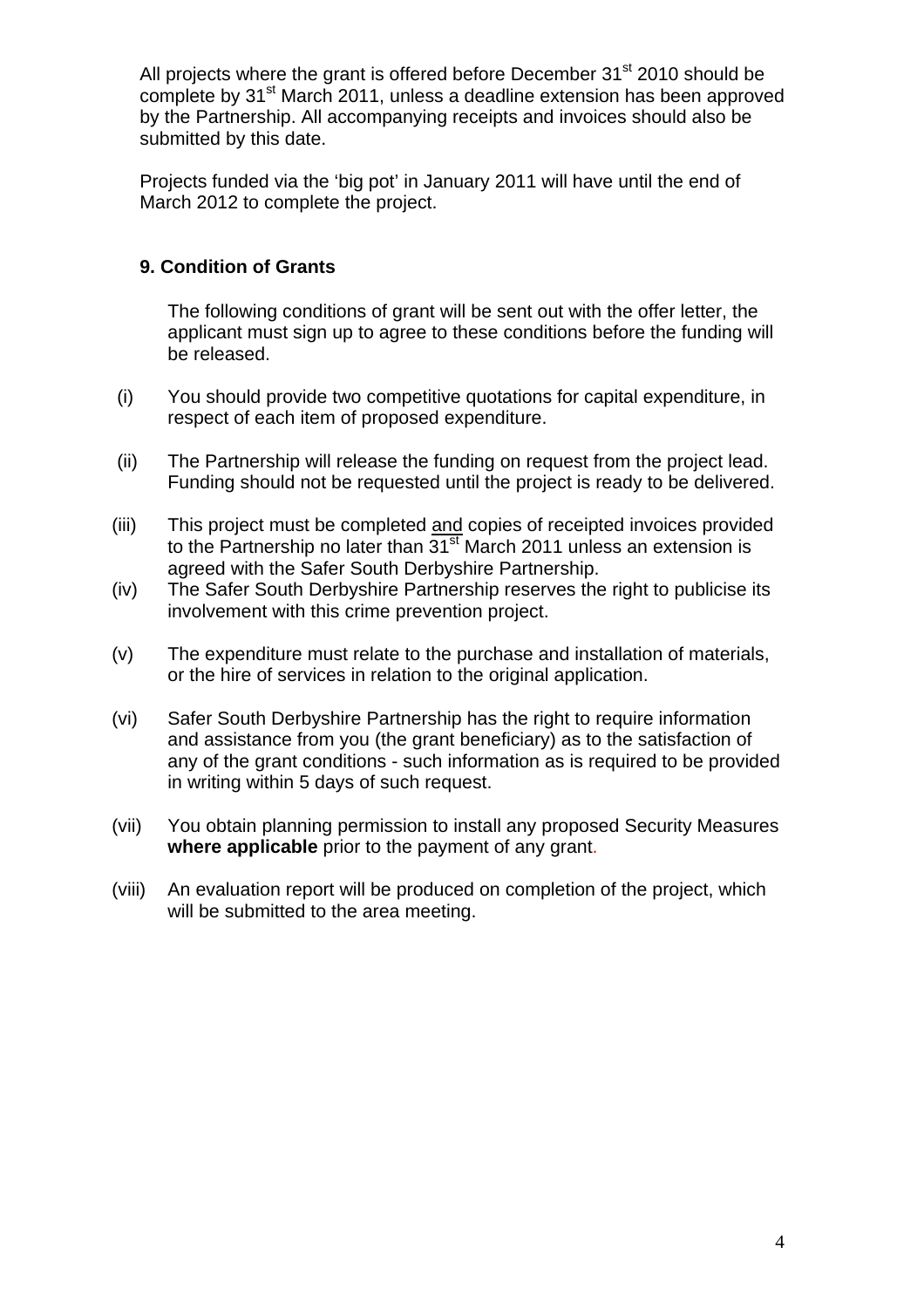**APP 1a: For office use only, however please use for guidance.** 

**Checklist for Safer Neighbourhood Funding Applications 2010/11** 

Group……………………………….. Project Name……………………………………………

1. Does the project meet at least one of the priorities of the Safer South Derbyshire Partnership Plan (2008-11)?

| The project addresses at least 1 of the priority areas as listed below:                                                               |  |
|---------------------------------------------------------------------------------------------------------------------------------------|--|
| Anti-Social behaviour (disorder and criminal damage)<br>$\bullet$                                                                     |  |
| Fear of Crime & Community Reassurance<br>$\bullet$                                                                                    |  |
| Violent Crime (assault, robbery and domestic abuse)<br>٠                                                                              |  |
| Property Crime (house burglary and car crime)                                                                                         |  |
|                                                                                                                                       |  |
| The project does not address any of the priority areas                                                                                |  |
|                                                                                                                                       |  |
| 2. What are the aims and objectives of the project? And how will the project<br>deliver improvements in the priority areas addressed? |  |
|                                                                                                                                       |  |
| The application describes clearly and concisely the aims, objectives<br>and targets for the proposed project.                         |  |
| The application does not describe clearly and concisely the aims,<br>objectives and targets for the proposed project.                 |  |
| The application clearly demonstrates how the project will deliver<br>Improvements in the priority area/s.                             |  |
| There application does not demonstrate how the project will deliver<br>Improvements in the priority area/s.                           |  |
|                                                                                                                                       |  |
| 3. Why is the project needed?                                                                                                         |  |
| Issues are clearly identified and have persisted for some time<br>or it is evident that they would be ongoing unless addressed.       |  |
| Issues are identified, but it is not clear that they will be an ongoing problem.                                                      |  |
|                                                                                                                                       |  |
| 4. What evidence do you have that supports the need for the project?                                                                  |  |
| Evidence is provided that gives detail of need in the priority area and<br>shows that adequate consultation has taken place           |  |
| No evidence specific to the priority areas is provided.                                                                               |  |